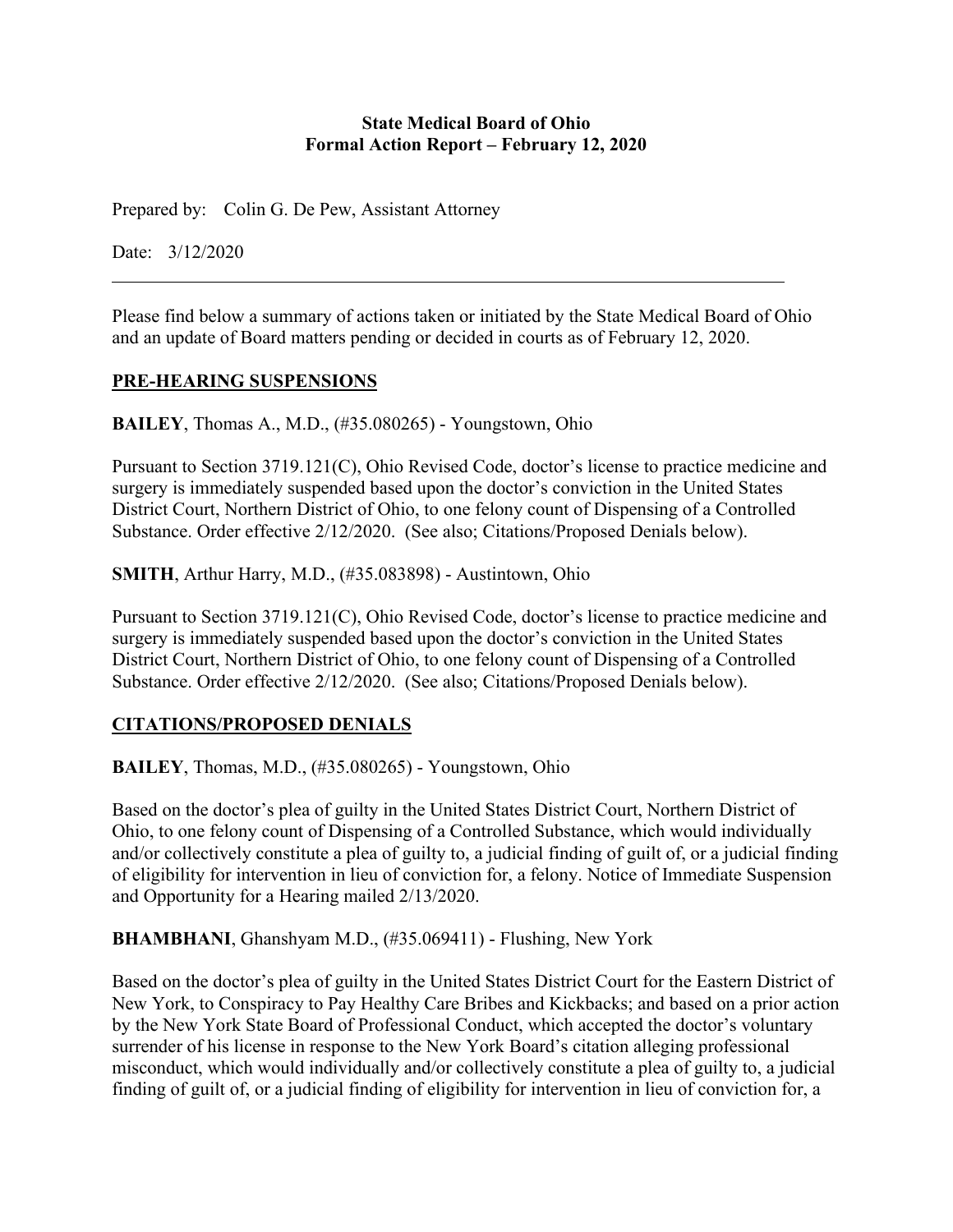felony; and any of the following actions taken by an agency responsible for authorizing, certifying, or regulating an individual to practice a health care occupation or provide health care services in this state or another jurisdiction, for any reason other than the nonpayment of fees: the limitation, revocation, or suspension of an individual's license to practice; acceptance of an individual's license surrender; denial of a license; refusal to renew or reinstate a license; imposition of probation; or issuance of an order of censure or other reprimand. Notice of Opportunity for a Hearing mailed 2/13/2020.

### **COLOMBINI**, Chelsie, L.M.T., Applicant - Columbus, Ohio

Based on the massage therapist's submission of an application to practice massage therapy, in which the applicant disclosed several arrests and/or convictions for possession of marijuana, drug abuse, and possession of drug paraphernalia; and based on the applicant's diagnoses of substance use disorder; and upon the determination that the applicant is impaired and not capable of practicing at acceptable and prevailing standards of care; which would individually and/or collectively constitute impairment of ability to practice according to acceptable and prevailing standards of care because of habitual or excessive use or abuse of drugs, alcohol, or other substances that impair ability to practice. Notice of Opportunity for a Hearing mailed 2/13/2020.

### **FRANZESE**, Joseph M., M.D., (#35.126850) - Cincinnati, Ohio

Based on the care and treatment of three specified patients, during which the doctor: failed to properly conduct examination or document the prescribing of controlled substances; improperly shared patient medications; engaged in inappropriate sexual conduct with a patient prior to termination of doctor-patient relationship; and upon inappropriate behavior while treating a patient; which would individually, and/or collectively constitute: violating or attempting to violate, directly or indirectly, or assisting in or abetting the violation of, or conspiring to violate, any provisions of this chapter or any rule promulgated by the board; and commission of an act that constitutes a felony in this state, regardless of the jurisdiction in which the act was committed; and commission of an act in the course of practice that constitutes a misdemeanor in this state, regardless of the jurisdiction in which the act was committed; and a departure from, or the failure to conform to, minimal standards of care of similar practitioners under the same or similar circumstances, whether or not actual injury to a patient is established. Notice of Opportunity for a Hearing mailed 2/13/2020.

## **KAPLAN**, Paul E., M.D., (#35.058417) - Folsom, California

Based on a prior action by the Medical Board of California, which issued an Accusation alleging inappropriate care and treatment and inappropriate prescribing of controlled substances to seven specified patients; and upon a Decision Granting Interim Suspension Order, issued by the California Board, wherein the California Board found that the doctor suffered from a mental condition rendering the doctor unsafe to practice medicine; and upon a Stipulated Surrender of License, in which the doctor surrendered his California license to practice medicine and surgery, which would individually and/or collectively constitute any of the following actions taken by an agency responsible for authorizing, certifying, or regulating an individual to practice a health care occupation or provide health care services in this state or another jurisdiction, for any reason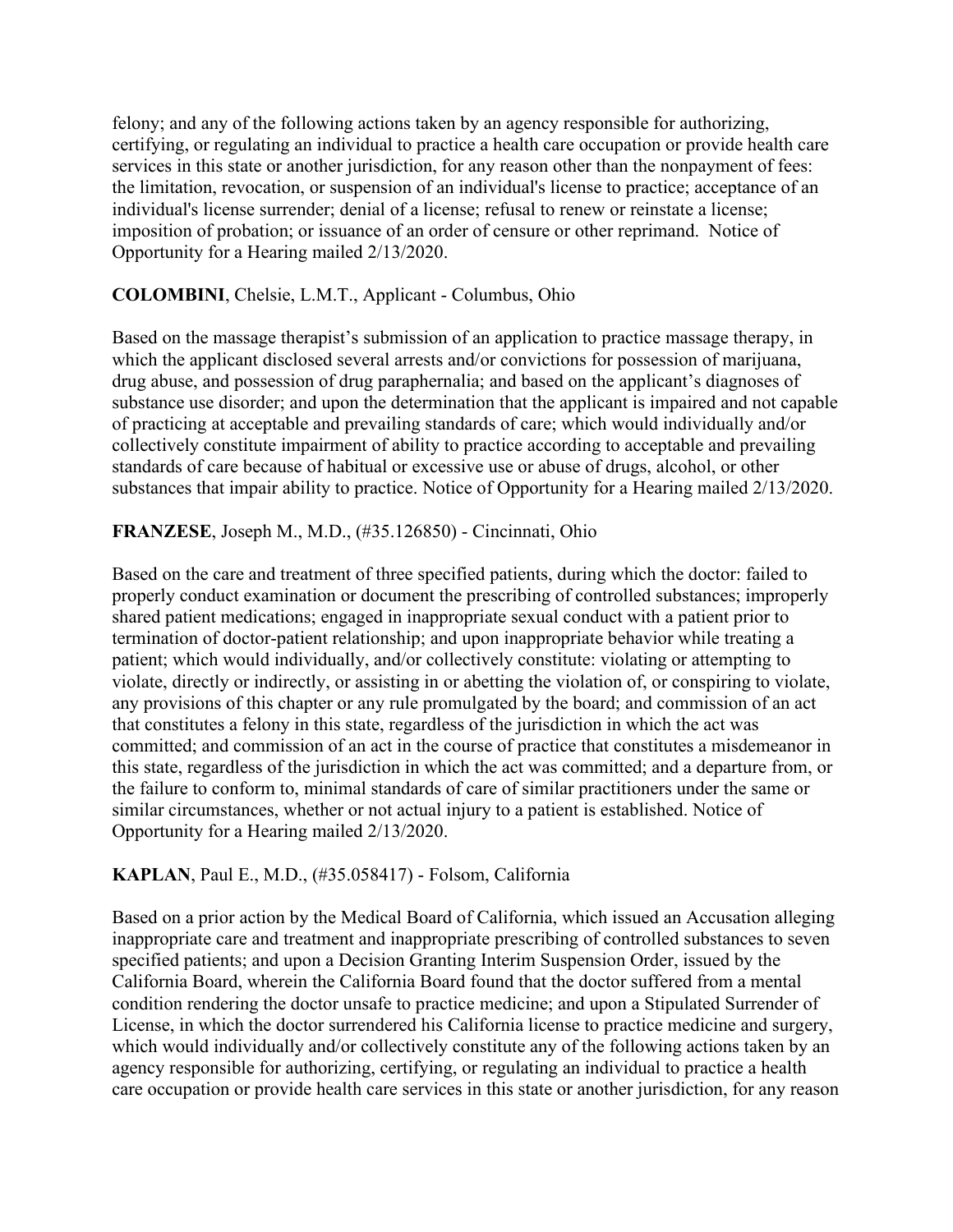other than the nonpayment of fees: the limitation, revocation, or suspension of an individual's license to practice; acceptance of an individual's license surrender; denial of a license; refusal to renew or reinstate a license; imposition of probation; or issuance of an order of censure or other reprimand. Notice of Opportunity for a Hearing mailed 2/13/2020.

# **KHORASHADI**, Farhad, M.D., (#35.096782) - San Diego, California

Based on a prior action by the Medical Board of California, which issued an Accusation based on the doctor's plea of guilty to and conviction of Driving Under the Influence of Alcohol in the Orange County Superior Court of California; and a Stipulated Settlement and Disciplinary Order, in which the California Medical Board revoked the doctor's license, stayed the revocation, and placed the doctor on probation for three years, which would individually and/or collectively constitute any of the following actions taken by an agency responsible for authorizing, certifying, or regulating an individual to practice a health care occupation or provide health care services in this state or another jurisdiction, for any reason other than the nonpayment of fees: the limitation, revocation, or suspension of an individual's license to practice; acceptance of an individual's license surrender; denial of a license; refusal to renew or reinstate a license; imposition of probation; or issuance of an order of censure or other reprimand. Notice of Opportunity for a Hearing mailed 2/13/2020.

**KUNZ**, Harrison L., Jr., R.C.P., (#RCP.7962) - Columbus, Ohio

Based on a 6/18/2019 Step I Consent Agreement; and based upon the respiratory care therapist's alleged failure to: submit quarterly declarations; to appear in person for an interview before the Board; to submit to random toxicology screenings; submit documentary evidence of continuing compliance of participation in an alcohol and drug rehabilitation program; and submit documentary evidence of entering into an aftercare contract, which individually and/or collectively constitute a violation of the conditions of limitation placed by the board upon a license or permit. Notice of Opportunity for a Hearing mailed 2/13/2020.

**MEHRA**, Maneesh Lal, M.D., (#35.094934) - Elyria, Ohio

Based on a 7/8/2015 Step II Consent Agreement; and based on the doctor's alleged failure to: submit documentary evidence of continuing compliance of participation in an alcohol and drug rehabilitation program; maintain a Board approved monitoring physician; to timely call in or submit to random drug and alcohol screenings; or submit a psychiatric report, all of which would individually and/or collectively constitute violation of the conditions of limitation placed by the board upon a license or certificate to practice. Notice of Opportunity for a Hearing mailed 2/13/2020.

**ROSENFIELD**, Jonathan L., M.D., (#35.124430) - Toledo, Ohio

Based upon a prior action by the Texas Medical Board, which issued an Order of Temporary Suspension that temporarily suspended the doctor's license based in part on the finding that the doctor's continued practice of medicine constitutes a continued threat to public welfare, which would individually and/or collectively constitute any of the following actions taken by an agency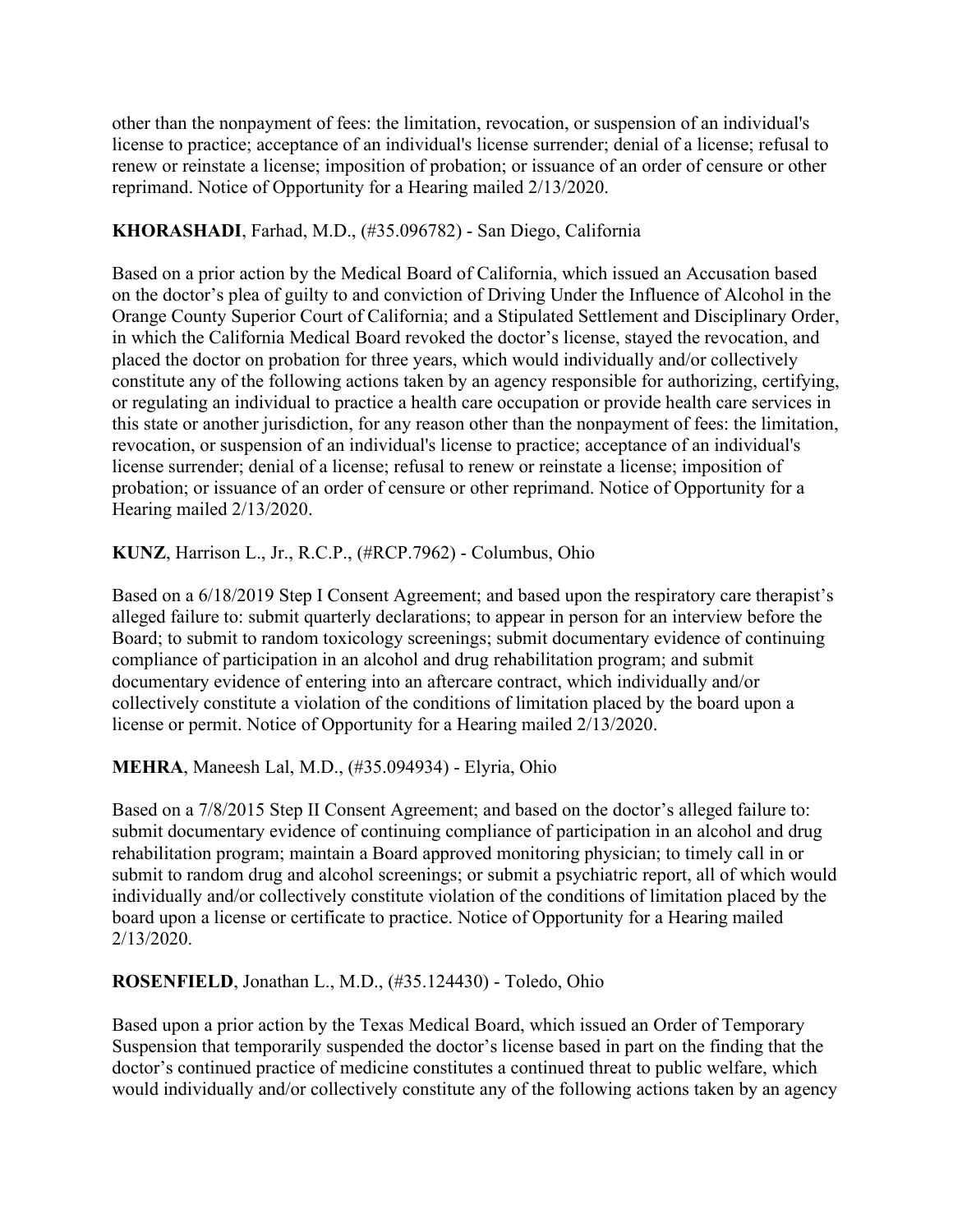responsible for authorizing, certifying, or regulating an individual to practice a health care occupation or provide health care services in this state or another jurisdiction, for any reason other than the nonpayment of fees: the limitation, revocation, or suspension of an individual's license to practice; acceptance of an individual's license surrender; denial of a license; refusal to renew or reinstate a license; imposition of probation; or issuance of an order of censure or other reprimand. Notice of Opportunity for a Hearing mailed 2/13/2020.

**SMITH**, Arthur H., M.D., (#35.083898) - Austintown, Ohio

Based on the doctor's plea of guilty in the United States District Court, Northern District of Ohio, to one felony count of Dispensing of a Controlled Substance, which would individually and/or collectively constitute a plea of guilty to, a judicial finding of guilt of, or a judicial finding of eligibility for intervention in lieu of conviction for, a felony. Notice of Immediate Suspension and Opportunity for a Hearing mailed 2/13/2020.

# **NON-DISCIPLINARY CITATIONS**

**CRUZ**, Antonio S., Jr., M.T., Applicant - Anchorage, Alaska

Based on the massage therapist's submission of an application to practice massage therapy, and based upon the massage therapist having not provided evidence showing completion of a course of instruction that meets course requirements as determined by the rules of the Board. Notice of Opportunity for a Hearing mailed 2/18/2020.

**DAVIS,** Ava Jie, M.T., Applicant - Sidney, Ohio

Based on the massage therapist's submission of an application to practice massage therapy; and based upon the massage therapist having not provided evidence showing completion of a course of instruction that meets course requirements as determined by the rules of the Board. Notice of Opportunity for a Hearing mailed 2/18/2020.

**FLETCHER**, Aaron M., M.T., Applicant - Cincinnati, Ohio

Based on the massage therapist's submission of an application to practice massage therapy; and based upon not having been engaged in the active practice of massage therapy for more than two years. Notice of Opportunity for a Hearing mailed 2/18/2020.

**GARNIER**, Jay A., R.C.P., Applicant - Moorestown, New Jersey

Based on the respiratory care therapist's submission of an application to practice respiratory care; and based upon the therapist not having been engaged in the active practice of respiratory care for more than two years. Notice of Opportunity for a Hearing mailed 2/18/2020.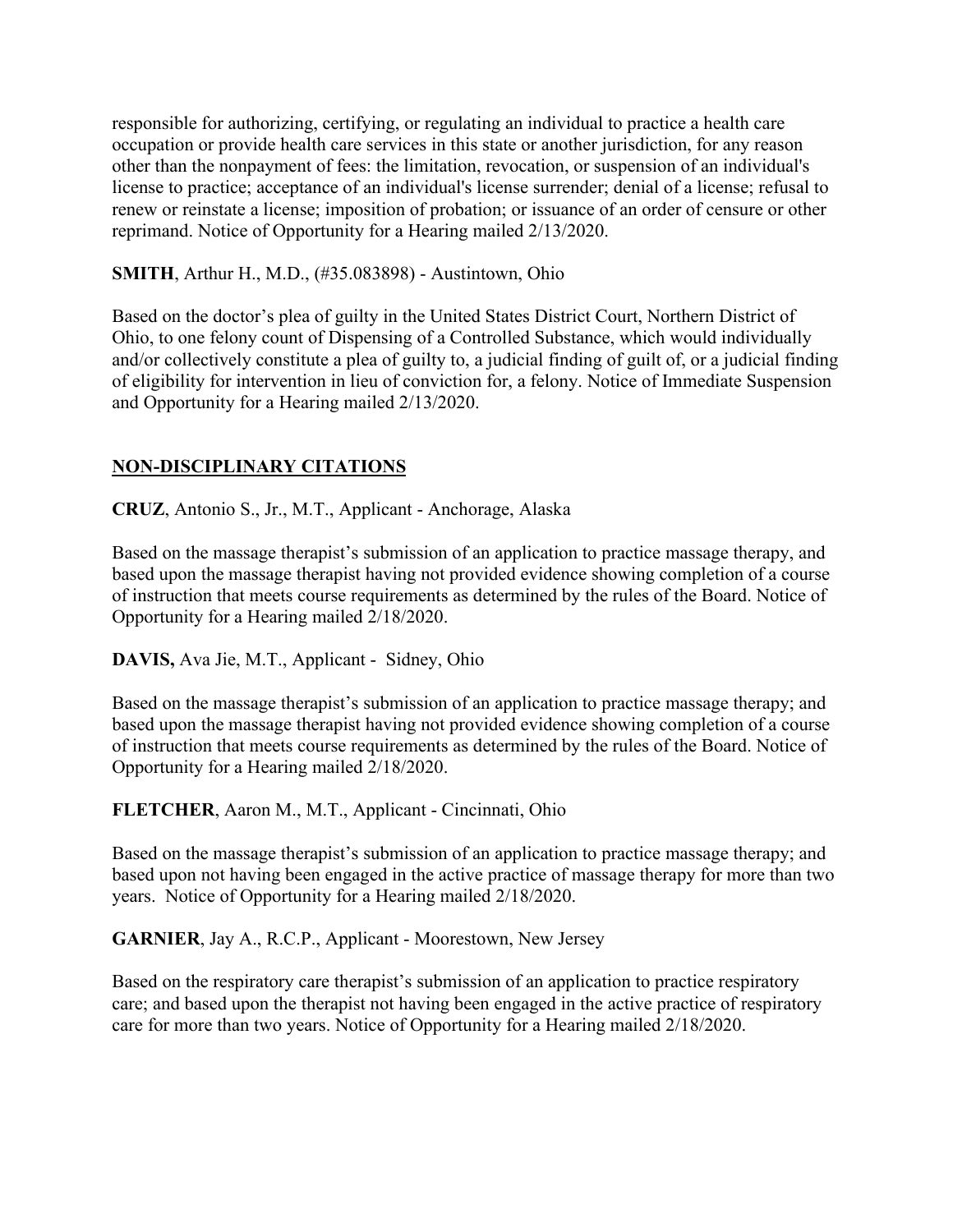## **KAWALEK**, Wayne K., M.D. – Oakwood Village, Ohio

Based on the doctor's submission of an application for a certificate to recommend the medical use of marijuana; and based upon the doctor having been previously subject to disciplinary action by a licensing agency that was based, in whole or in part, on the applicant's inappropriate prescribing, personally furnishing, dispensing, diverting, administering, supplying, or selling a controlled substance or other dangerous drug. Notice of Opportunity for a Hearing mailed 2/18/2020.

# **LAROCCA**, Francis M., M.T., Applicant - Mundelein, Illinois

Based on the massage therapist's submission of an application for restoration of his license to practice massage therapy; and based upon not having been engaged in the active practice of massage therapy for more than two years. Notice of Opportunity for a Hearing mailed 2/18/2020.

**YANG**, Lihua A., M.T., Applicant – Hacienda Heights, California

Based on the massage therapist's submission of an application to practice massage therapy, and based upon the applicant's failure to provide satisfactory evidence that they have successfully passed an examination approved by the Board. Notice of Opportunity for a Hearing mailed 2/18/2020.

# **FINAL ORDERS**

**BITTNER**, Brigitta, M.D., Applicant - Tampa, Florida (Non-Disciplinary)

Application for license to practice medicine and surgery granted, provided the doctor takes and passes the Special Purpose Examination within six months of mailing of the Notice of Opportunity for a Hearing. Based on the doctor's submission of an application to practice medicine and surgery, and on the finding that the doctor has not been actively engaged in the practice of medicine and surgery in excess of two years. Order effective 2/13/2020. (Journal Entry-No Hearing Requested).

**HALL**, Kristian A., M.T., Applicant - Cleveland, Ohio (Non-Disciplinary)

Application for license to practice massage therapy granted, provided that the massage therapist takes and passes the Massage and Bodywork Licensing Examination within six months from the effective date of the order. Based on the massage therapist's submission of an application for a license to practice massage therapy; and on the finding that the massage therapist has not been engaged in the active practice of massage therapy for more than two years. Order effective 2/13/2020.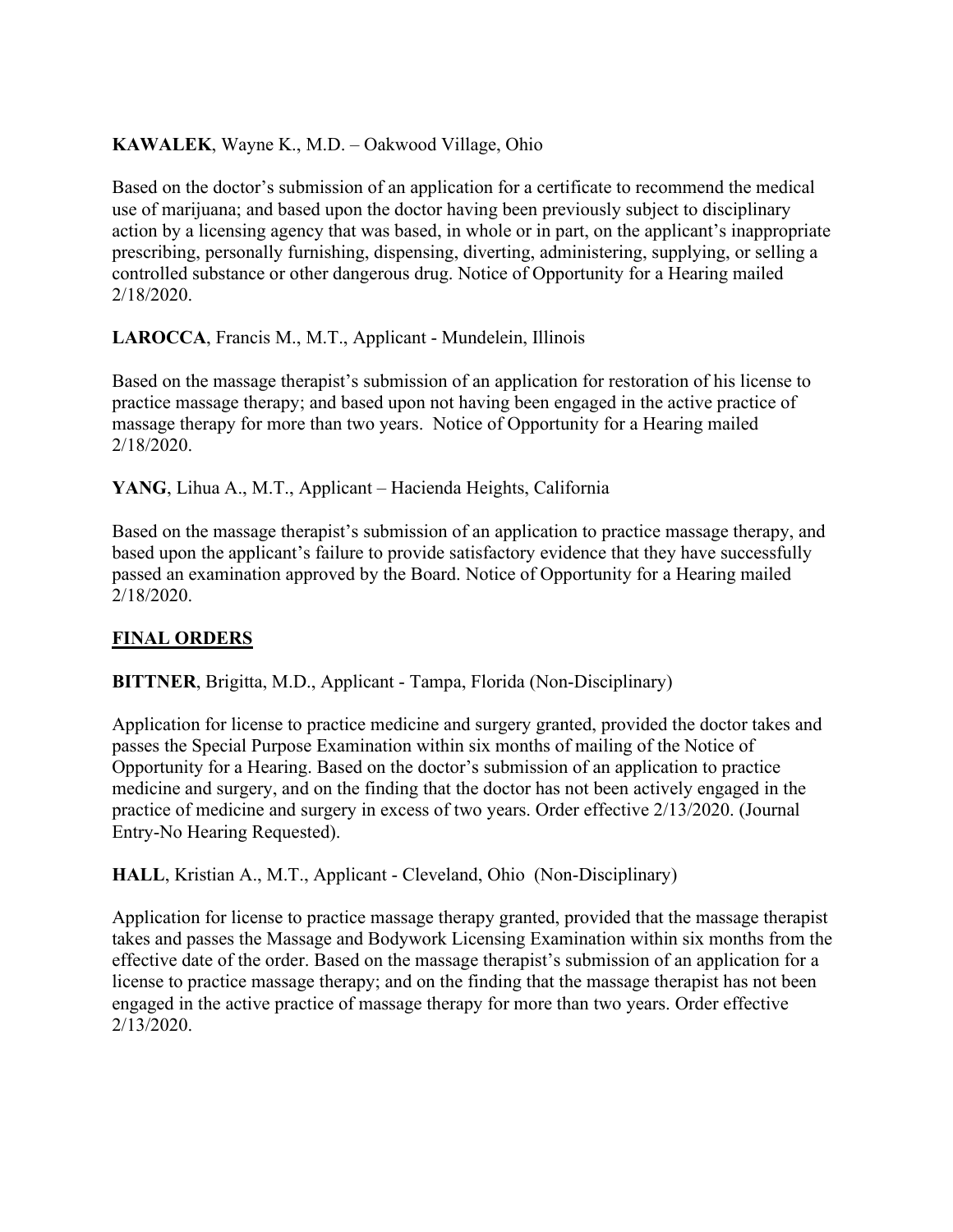## **KANIECKI-SNOW**, Kristina M., L.M.T., (#33.011319) - Athens, Ohio (Non-Disciplinary)

Application for restoration of license to practice massage therapy granted, provided that the massage therapist takes and passes the Massage and Bodywork Licensing Examination within six months of the date of mailing of the Notice of Opportunity for a Hearing. Based on the massage therapist's submission of an application for restoration of license to practice massage therapy; and on the finding that the massage therapist has not been engaged in the active practice of massage therapy for more than two years. Order effective 2/13/2020. (Journal Entry-No Hearing Requested).

**KELEMAN**, John J., III M.D., (#35.131526) - Pewaukee, Wisconsin

License to practice medicine and surgery reprimanded, and subject to a three thousand five hundred (\$3,500.00) fine. Based on the finding that the prior action by the Wisconsin medical Examining Board, which issued a 12/19/2018 Board Order reprimanding the doctor's license, individually, and or collectively, constitute: any of the following actions taken by an agency responsible for authorizing, certifying, or regulating an individual to practice a health care occupation or provide health care services in this state or another jurisdiction, for any reason other than the nonpayment of fees: the limitation, revocation, or suspension of an individual's license to practice; acceptance of an individual's license surrender; denial of a license; refusal to renew or reinstate a license; imposition of probation; or issuance of an order of censure or other reprimand. Order effective 2/13/2020. (Journal Entry-No Hearing Requested).

**KUNTZ**, Rebekah, M.T., Applicant - West Springfield, Pennsylvania (Non-Disciplinary)

Based on the finding that the massage therapist does not currently hold a diploma or certificate from a school, college, or institution in good standing as determined by the Board or in another state or jurisdiction that meets the Board's required course of instruction, or hold a current license, registration or certificate of good standing in another state for at least the preceding five years. Order effective 2/13/2020. (Journal Entry-No Hearing Requested).

# **LAZZERINI**, Frank D., M.D., (#35.092741) - Akron, Ohio

License to practice medicine and surgery is permanently revoked, and subject to a twenty thousand dollar (\$20,000.00) fine. Based on the finding that the doctor's multiple felony convictions in the Court of Common Pleas of Stark County, Ohio, to Involuntary manslaughter, Aggravated Drug Trafficking, Drug Trafficking, Illegal Processing of Drug Documents, Medicaid Fraud, and Engaging in a Pattern of Corrupt Activity, individually and/or collectively constitute a plea of guilty to, a judicial finding of guilt of, or a judicial finding of eligibility for intervention in lieu of conviction for, a felony. Order effective 2/13/2020. (Journal Entry-No Hearing Requested).

**MORGAN**, Kaci J., M.T., (#33.018526) - Urbana, Ohio (Non-Disciplinary)

Application for restoration of license to practice massage therapy granted, provided that the massage therapist takes and passes the Massage and Bodywork Licensing Examination within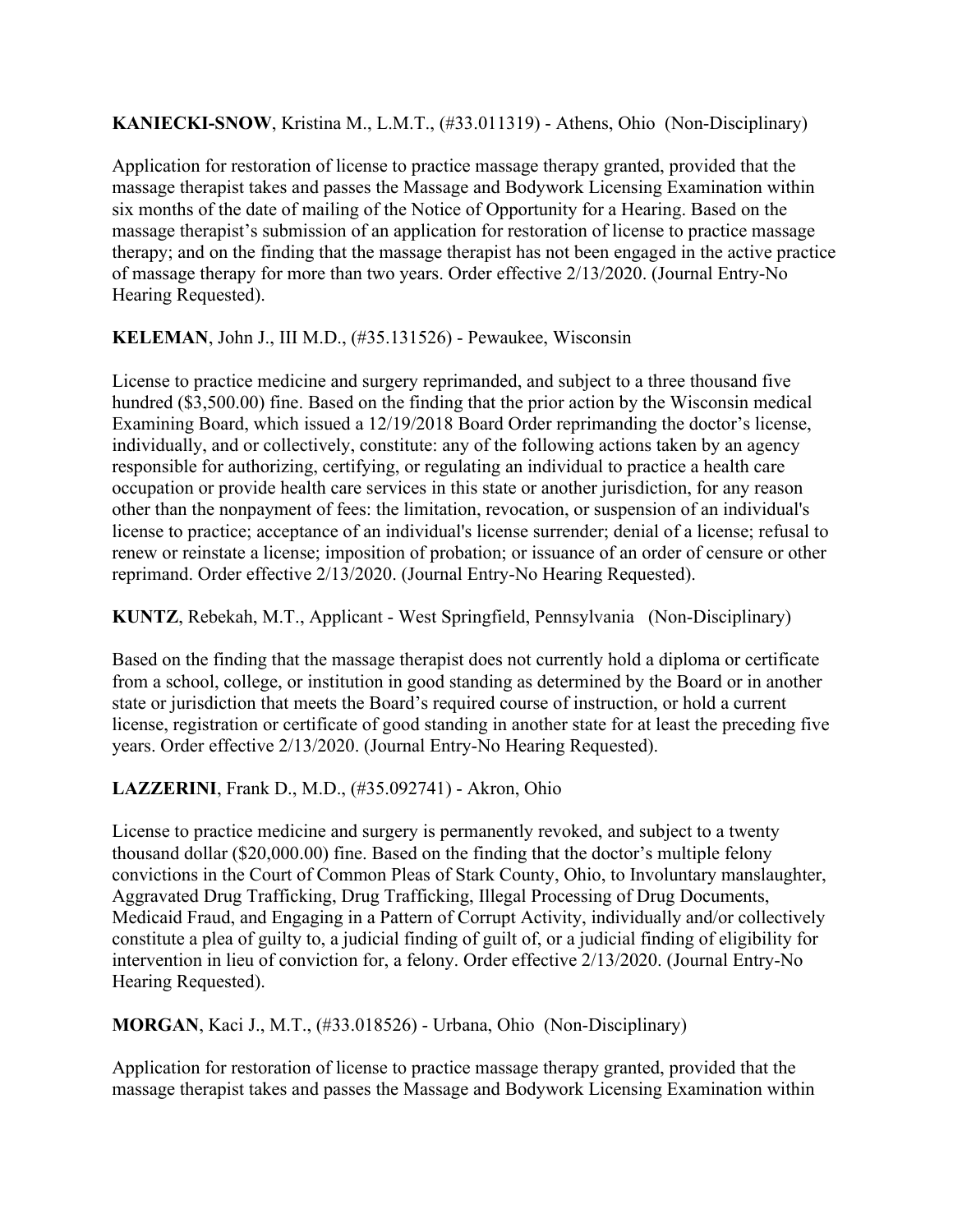six months of mailing of the Notice of Opportunity for a Hearing. Based on the massage therapist's submission of an application for restoration of license to practice massage therapy; and on the finding that the massage therapist has not been engaged in the active practice of massage therapy for more than two years. Order effective 2/13/2020. (Journal Entry-No Hearing Requested).

**MUELLER**, Mercedes A., M.T., (#33.020400) - West Chester, Ohio (Non-Disciplinary)

Application for restoration of license to practice massage therapy granted, provided that the massage therapist takes and passes the Massage and Bodywork Licensing Examination within six months of mailing of the Notice of Opportunity for a Hearing. Based on the massage therapist's submission of an application for restoration of license to practice massage therapy; and on the finding that the massage therapist has not been engaged in the active practice of massage therapy for more than two years. Order effective 2/13/2020. (Journal Entry-No Hearing Requested).

# **ROAN**, Kelly N., D.O., (#34.012707) - Richmond Heights, Ohio

License to practice osteopathic medicine and surgery permanently revoked, and subject to an eight thousand dollar (\$8,000.00) fine. Based on the finding that the doctor's conviction in the Cuyahoga Court of Common Pleas, Cuyahoga County, Ohio to three felony counts of rape, individually and/or collectively constitute a plea of guilty to, a judicial finding of guilt of, or a judicial finding of eligibility for intervention in lieu of conviction for, a felony. Order effective 2/13/2020.

## **STRUNK**, Ashley R., M.T., (#33.021428) - Fairfield, Ohio

License to practice massage therapy revoked, and subject to a three thousand dollar (\$3,000.00) fine. Based on the finding that when the massage therapist failed to respond to Board investigators, or Board interrogatories, those acts, conduct, and or omissions, individually and or collectively, constitute a failure to cooperate in an investigation conducted by the board, including failure to comply with a subpoena or order issued by the board or failure to answer truthfully a question presented by the board in an investigative interview, an investigative office conference, at a deposition, or in written interrogatories, except that failure to cooperate with an investigation shall not constitute grounds for discipline under this section if a court of competent jurisdiction has issued an order that either quashes a subpoena or permits the individual to withhold the testimony or evidence in issue. Order effective 2/13/2020. (Journal Entry-No Hearing Requested).

## **WILLIAMS**, Rodney J., M.D., Applicant - Zanesville, Ohio

Application for a license to practice medicine and surgery granted, provided the doctor otherwise meets all statutory and regulatory requirements, and subject to the probationary terms, conditions, and limitations for at least six months. Based on the doctor's submission of an application for a license to practice medicine and surgery; and also based on the finding that the doctor's surrender of his DEA registration to the Drug Enforcement Agency, and a prior action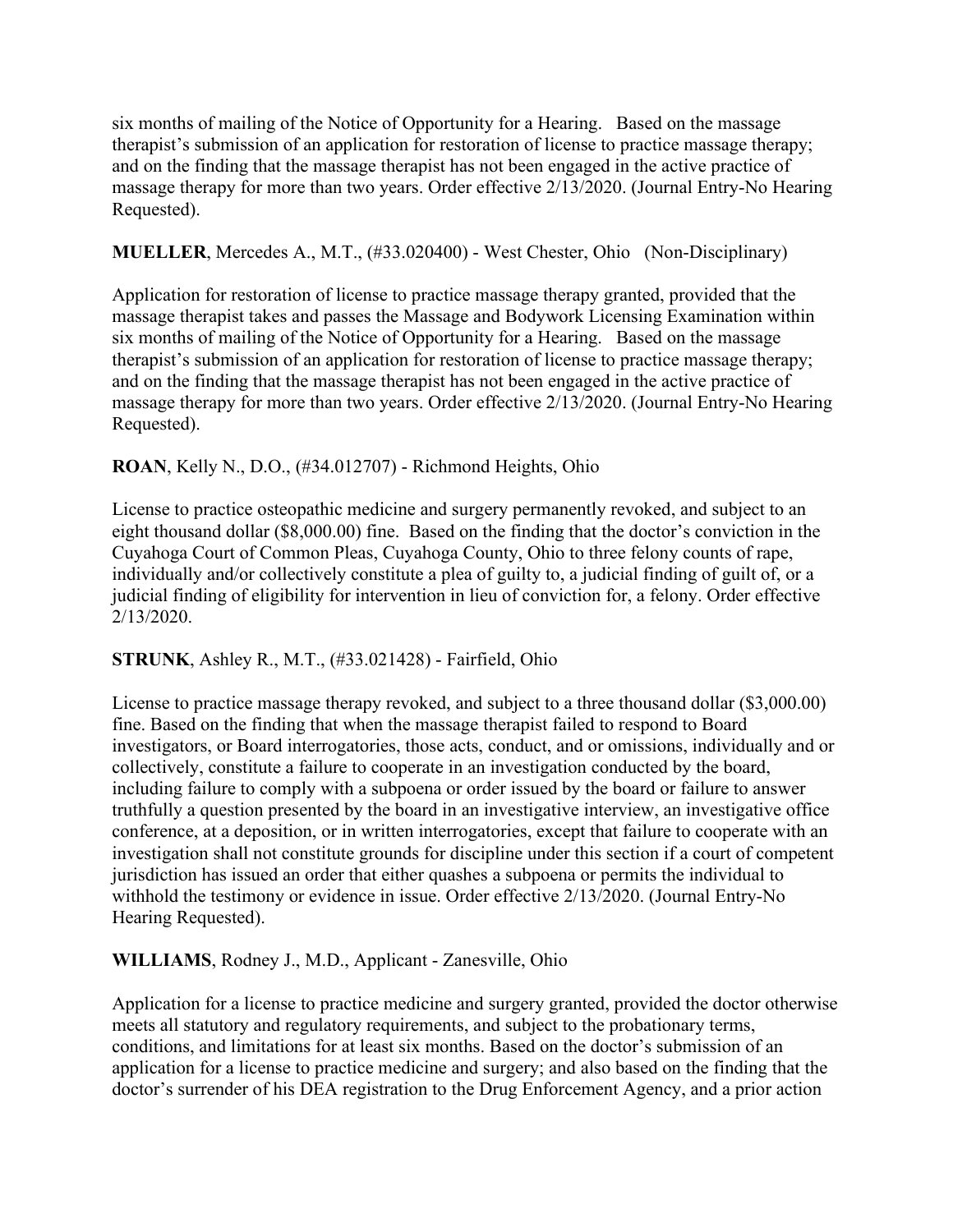issued by the Pennsylvania Department of State, Bureau of Professional and Occupational Affairs that reprimanded the doctor's license, individually, and or collectively, constitute any of the following actions taken by an agency responsible for authorizing, certifying, or regulating an individual to practice a health care occupation or provide health care services in this state or another jurisdiction, for any reason other than the nonpayment of fees: the limitation, revocation, or suspension of an individual's license to practice; acceptance of an individual's license surrender; denial of a license; refusal to renew or reinstate a license; imposition of probation; or issuance of an order of censure or other reprimand; and the revocation, suspension, restriction, reduction, or termination of clinical privileges by the United States department of defense or department of veterans affairs or the termination or suspension of a certificate of registration to prescribe drugs by the drug enforcement administration of the United States department of justice. Order effective 2/25/2020.

# **CONSENT AGREEMENTS**

**ALDERSON**, Julie M., D.O., (#34.014253) - Columbus, Ohio

License to practice osteopathic medicine and surgery reinstated, and subject to probationary terms, conditions, and limitations for at least five years. Based on the doctor having completed all requirements for reinstatement of license pursuant to the terms of a 12/11/2019 Consent Agreement. Agreement effective 2/12/2020.

## **VOLUNTARY PERMANENT SURRENDERS, RETIREMENTS, REVOCATIONS, WITHDRAWALS**

**DAVIS**, Matthew D., M.T., (Applicant) – Lyndhurst, Ohio

Permanent withdrawal of application to practice massage therapy authorized by massage therapist, in lieu of formal disciplinary proceedings pursuant to Section 4731.22(B)(26), Ohio Revised Code. Agreement effective 2/12/2020.

**ROBINSON**, Allison A., M.D., (#35.052638) - Elyria, Ohio

Permanent revocation of license to practice medicine and surgery authorized by doctor in lieu of further investigation pursuant to Section 4731.22(B)(34), Ohio Revised Code. Agreement effective 2/12/2020. Revocation effective 4/1/2020.

## **PROBATIONARY REQUESTS AND MODIFICATIONS**

**ALDERSON**, Julie M., D.O., (#34.014253) - Columbus, Ohio

Doctor's request for approval of treating psychiatrist; and mental health provider, approved by vote of the Board on 2/12/2020.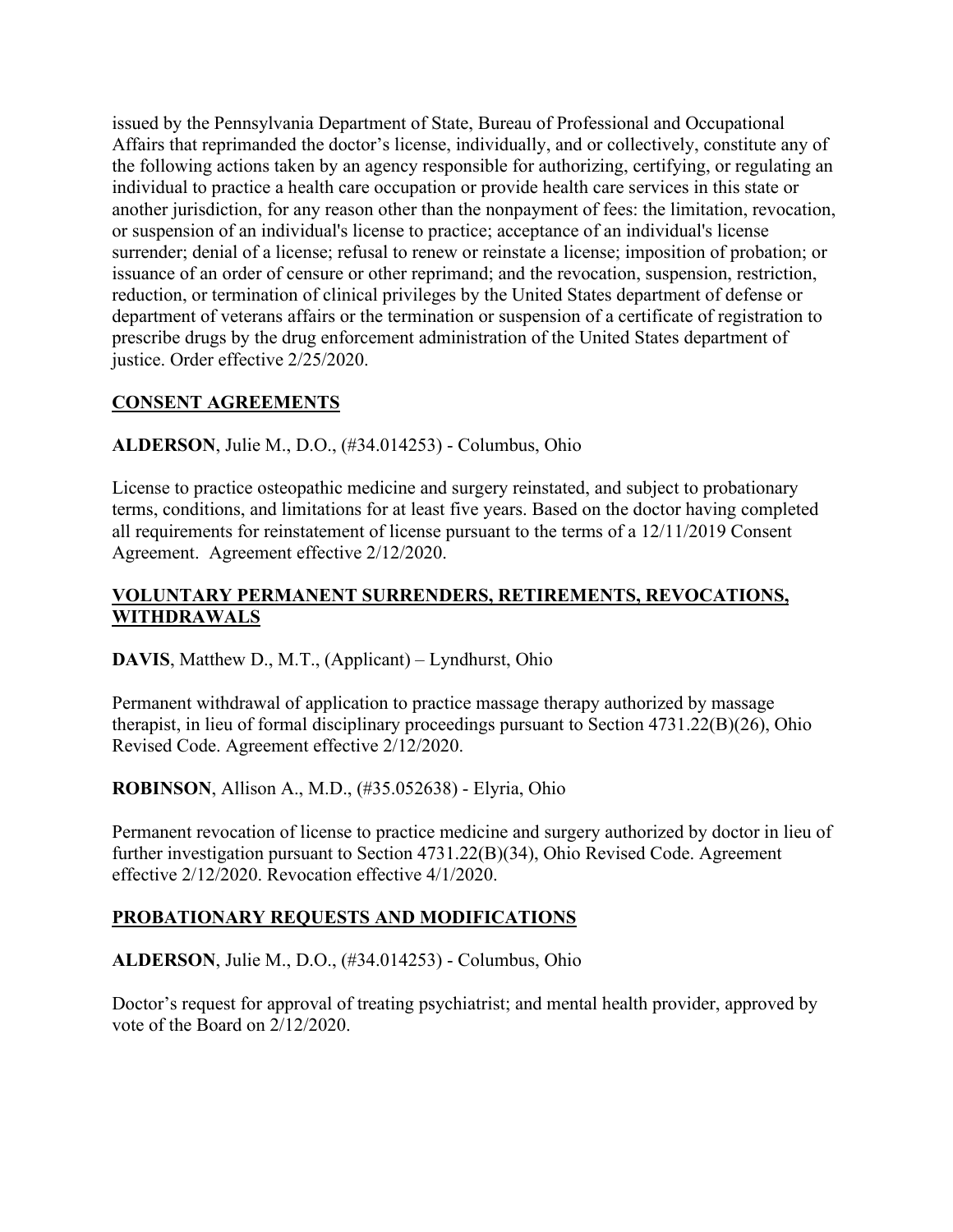**BLECHER.** Saul I., M.D., (#35.063813) - Cincinnati, Ohio

Doctor's request for approval of a reduction in personal appearances from every six months to once per year; and approval of to discontinue the chart review requirement, approved by vote of the Board on 2/12/2020.

**GUPTA**, Anshuli, M.D., (#35.126707) - Columbus, Ohio

Doctor's request for approval to discontinue the chart review requirement, approved by vote of the Board on 2/12/2020.

**HANOVER**, Kenneth, M.D., (#35.083567) - Lima, Ohio

Doctor's request for approval of a reduction in appearances from every three months to every six months; and approval of a reduction in recovery meeting attendance from three per week to two per week with a minimum of ten per month, approved by vote of the Board on 2/12/2020.

**JOHNSON**, James C., D.O. (#34.007672) - Grove City, Ohio

Doctor's request for approval to discontinue the chart review requirement, approved by vote of the Board on 2/12/2020.

**MARSH**, James A., (#34.009757) - Milan, Ohio

Doctor's request for approval to discontinue the drug log requirement, and approval to discontinue the chart review requirement, approved by vote of the Board on 2/12/2020.

**MEESE**, Stephen P., D.O., (#35.006666) - Sardinia, Ohio

Doctor's request for approval of physician-patient boundary course, approved by vote of the Board on 2/12/2020.

**SIMMONS**, Luke, M.D., (#57.245466) - Columbus, Ohio

Doctor's request for approval of doctor to conduct return to work assessment, approved by vote of the Board on 2/12/2020.

**STODDARD**, Frank G., D.P.M., (#36.003130) - Medina, Ohio

Doctor's request for approval of a reduction in recovery meeting attendance from three per week to two per week; and approval of new monitoring physician, approved by vote of the Board on 2/12/2020.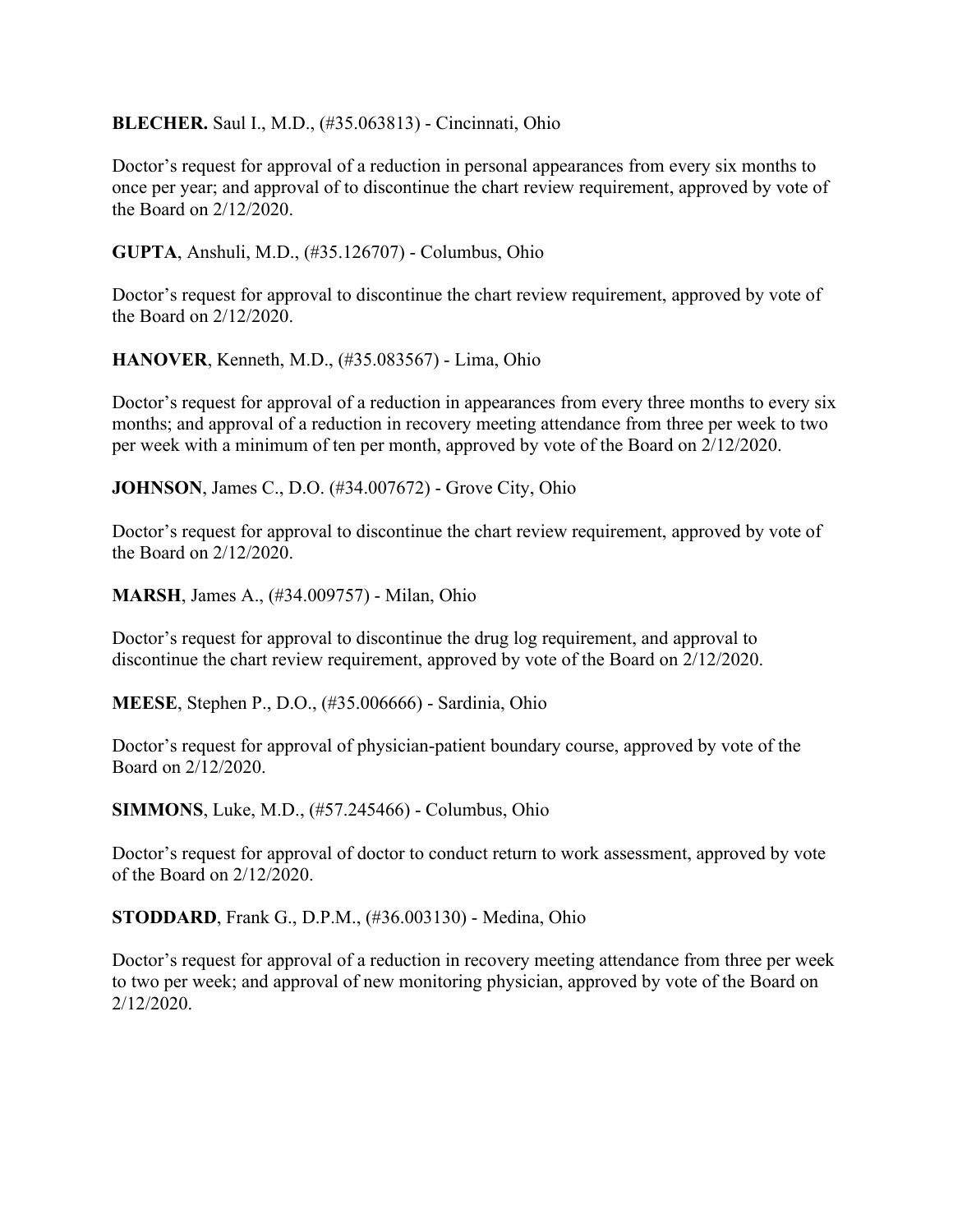# **PROBATION TERMINATED**

### **AMBROSE**, Martin P., M.D. (#35.060025) - Dayton, Ohio

Doctor's request for release from the terms of the 1/14/2015 Step II Consent Agreement, granted by vote of the Board on 2/12/2020. Release effective 2/13/2020

**BONNER**, Courtney D., D.O., (#34.006885) - Cambridge, Ohio

Doctor's request for release from the terms of the 11/5/2014 Step II Consent Agreement, granted by vote of the Board on 2/12/2020. Release effective immediately.

**DOSS**, Larry L., M.D. (#35.074064) - Lancaster, Ohio

Doctor's request for release from the terms of the 1/9/2019 Board Order, approved by vote of the Board on 2/12/2020. Release effective immediately.

**PATEL**, Dennis A., M.D., (#35.127412) - Lima, Ohio

Doctor's request for release from the terms of the 2/11/2015 Step II Consent Agreement, approved by vote of the Board on 2/12/2020. Release effective immediately.

**SMILO**, John M., D.P.M., (#36.002663) - Coshocton, Ohio

Doctor's request for release from the terms of the 2/14/2018 Consent Agreement, approved by vote of the Board on 2/12/2020. Release effective 2/15/2020.

**VARGO**, Bradley J., D.O., (#34.004864) - Kirtland, Ohio

Doctor's request for release from the terms of the 5/14/2014 Board Order, approved by vote of the Board on 2/12/2020. Release effective 2/26/2020

## **COURT ACTIONS**

**DEMINT**, Franklin D., M.D., (#34.005493) – Kingston, Ohio

Decision and Judgment Entry, and Notice of Final Appealable Order filed 01/28/2020, in the Court of Common Pleas, Franklin County Ohio, affirming the Board's Order.

**MA**, Muyuan, M.D., (#35.130288) – Parma, Ohio

Decision and Judgment Entry filed 02/05/2020, in the Court of Appeals of Ohio, Tenth Appellate District, overruling doctor's sole assignment of error.